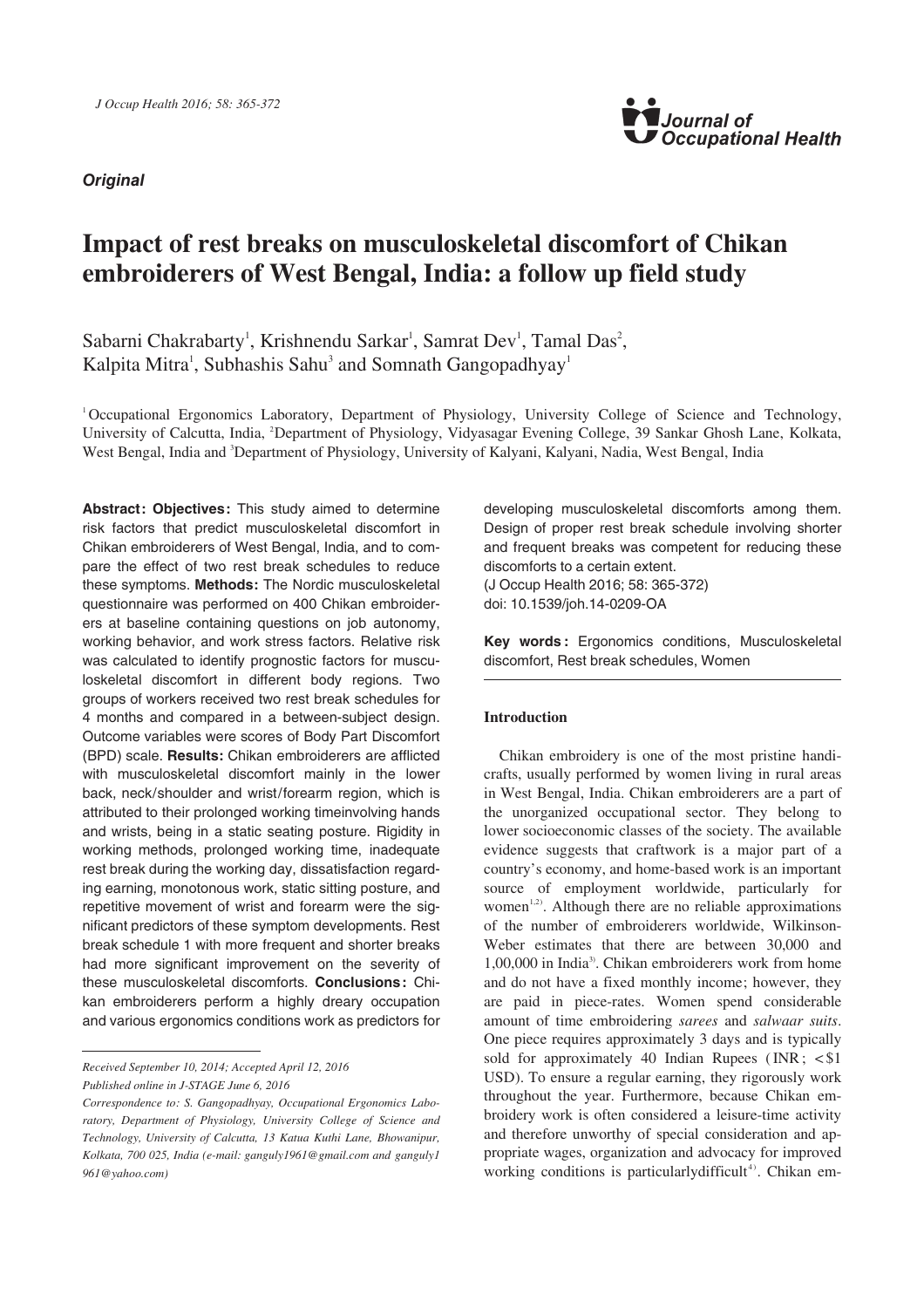broidery entails repetitive movements of the wrists and forearms while maintaining a static sitting posture with a curved upper back and the head bent over the fabric. These working conditions predispose the occurrence of musculoskeletal discomfort in different body regions in seated workers. Studies have shown that women are more likely to suffer from musculoskeletal illnesses in the upper limbs and lower back $5-7$ . Choobineh et al found that static sitting postures, common among carpet weavers, were associated with a high rate of musculoskeletal complications in the lower back and shoulder<sup>8)</sup>. Literature has shown that physically or psychologically demanding jobs are associated with higher prevalence of neck and back pain<sup>9)</sup>. Pain conditions in different body regions are associated with poor socioeconomic conditions & lifestyle factors as revealed by Bingefors et al<sup>10)</sup>. The work/rest pattern in a work cycle time is an important measurefor assessing the risk of development of musculoskeletal disorders in repetitive monotonous work $11$ <sup>11</sup>. Previous qualitative studies evaluated various rest break schedules with breaks ranging from 10 s "micro breaks" every 6 min to 15 min breaks every 2 h, which have demonstrated that musculoskeletal discomfort can be reduced by increasing the frequency of rest breaks<sup>12-16</sup>). Swanson and Sauter in a controlled study proved that frequent, short breaks distributed toward a work shift caused significant reduction in discomfort feeling<sup>17)</sup>.

The present study aimed to investigate self-reported factors as probable predictors for musculoskeletal discomfort in different body parts and to find any significant effect of frequent short rest breaks on the well-being of the Chikan embroiderers of West Bengal, India. Body part discomfort (BPD) scale ratings were obtained from two groups of embroiderers who received two rest break schedules at 4-month intervals. The main hypothesis of the study was that frequent short rest pauses can provide better effect on discomfort feeling of the Chikan embroiderers.

#### **Materials and methods**

# *Study population*

The present study was conducted among women Chikan embroiderers of Babnan, Hooghly in West Bengal, India. Babnan is a traditional center of Chikan embroidery and is constituted of two villages, Mulgram and Dargapada, with approximately 600 women engaged in the work. A lottery system was used and every alternate house of these villages was visited, and women performing Chikan embroidery were requested to participate in this study. A total of 400 Chikan embroiderers were randomly selected using simple random sampling method to participate in the study. Every willing participant was selected by offering monetary incentive to mitigate any bias. For eligibility to participate, women required to

have been working as Chikan embroiderers for at least 5 years. Women with a history of rheumatoid arthritis, diabetes mellitus, or who were >3 months pregnant were excluded from the study.

The authors conducted multiple visits to the embroiderers to explain the aims of the study, and informed consent was obtained prior to their participation in this study. Ethical approval for this study was provided by Human Research Ethics Committee of the researchers' academic institution.

# *Data Collection*

Interviews and direct observation were used to collect information about the demographics, occupational history, salary, and health history of the embroiderers. All interviews were completed individually.

Heights and weights of the embroiderers were measured using Martin's Anthropometer and a Crown weighing machine (Mfg. by Raymon Surgical Co.).

# *Questionnaire study*

The Nordic musculoskeletal questionnaire was administered to all embroiderers<sup>18</sup>). A reference number was covertly assigned to each participant. These numbers were used as identifiers on questionnaires to ensure data confidentiality.

The validity of this questionnaire has been evaluated by various researchers, and they have suggested that the Nordic Questionnaire offers substantial reliability <sup>19,20</sup>). Palmer et al have concluded that the Nordic questionnaire is repeatable and sensitive and is likely to have a high utility in screening and surveillance<sup>21)</sup>. The Nordic musculoskeletal questionnaire is a self-reported measure and contains a series of objective questions with multiplechoice responses.

#### *Exposure measures*

Exposure parameters for development of musculoskeletal disorders consisted of questions gathered from the Nordic musculoskeletal questionnaire. The questions used to assess the job autonomy of the embroiderers included the following: i) whether there was rigidity in the work methods, ii) working time in a particular day, and iii) number of rest breaks during the working day. Questions on working behavior were associated with i) earning and ii) conflict regarding family caretaker and wage earner. Work stress factors included questions associated with i) job pattern, ii) posture, iii) difficulty in falling asleep, and iv) repetitive movement of wrist and forearm during embroidering.

#### *Rest break schedules*

The two rest break schedules assessed in this study were proposed as "Rest break schedule 1" and "Rest break schedule 2." The "Rest break schedule 1" was de-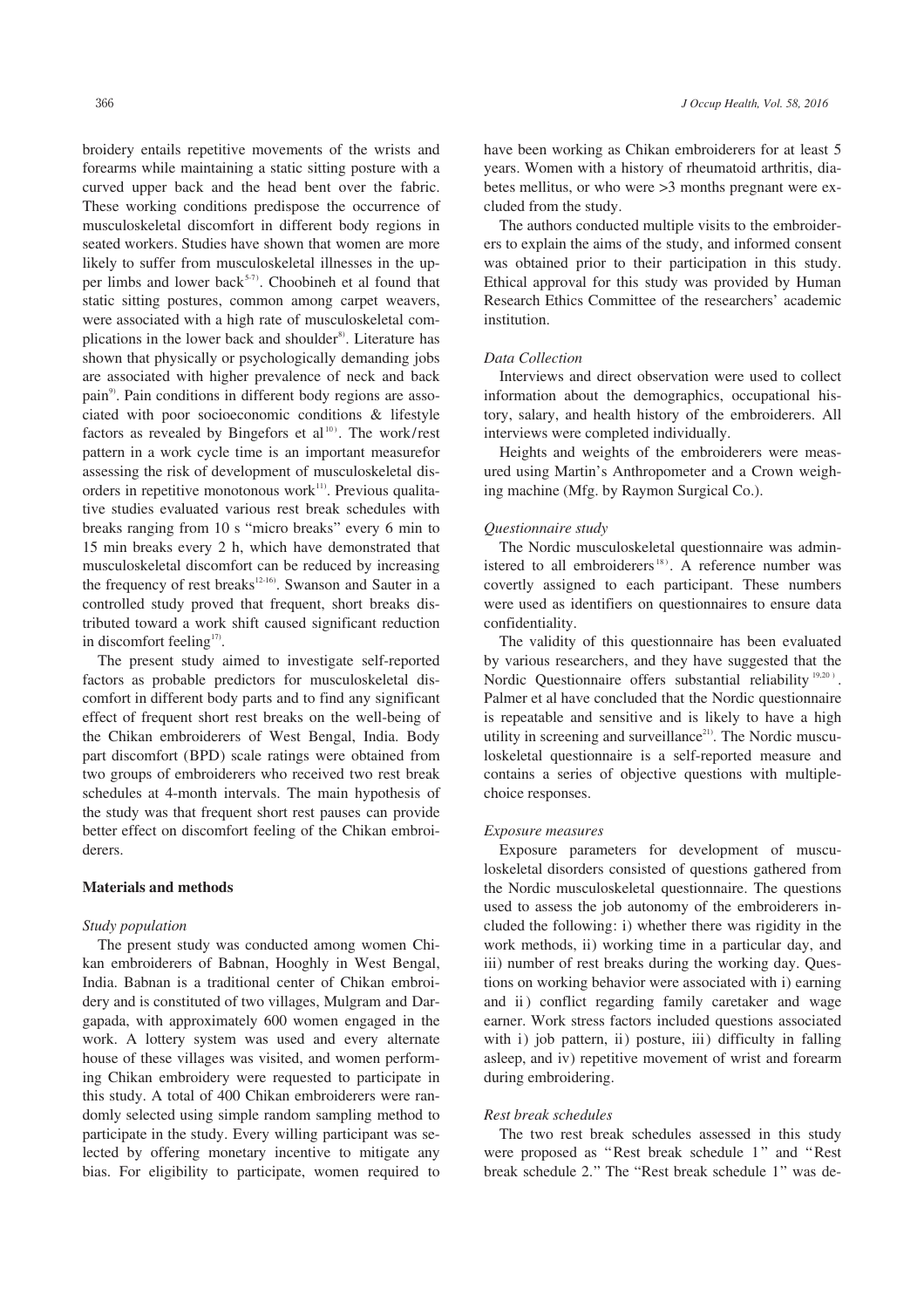signed as 30-minwork/5-min rest and the "Rest break schedule 2" was designed as 60-min work/10-min rest. During interviewing, it was noticed that the embroiderers generally work for 6 h a day. Thus, the " Rest break schedule 1" included a 5-min break after every 25 min of work and the "Rest break schedule 2" included a 10-min break after every 50 min of work. For a 6 h working schedule, the "Rest break schedule 1" provided 12 breaks and the "Rest break schedule 2" provided 6 breaks. Under each schedule, a 30-min lunch period, additional to the 6 h of work and break time, occurred in the middle of the total working time.

Electrical timers were used to signal the scheduled breaks. The authors along with the supervisors of the embroidery sector used the timers and monitored the participants, such that they could consistently take breaks at appropriate times.

# *Outcome measure*

Outcome variables were the scores on body part discomfort (BPD) scale. BPD is a self-reported objective rating of pain used to quantify the respondent's direct experience of discomfort in different body parts<sup>22)</sup>. This is a 0-10-point scale to measure the discomfort, where 10 indicated the worst imaginable discomfort and 0 indicated no discomfort. The BPD scale was applied to the participants at baseline and at the end of the study.

#### *Experimental protocol*

A between-subjects design was used for this study, which facilitated comparison of the effects of the two rest break schedules on the participants by minimizing the potential influence of a particular rest break schedule on the other.

A total of 200 participants were randomly selected from the total of 400 subjects and assigned to each rest break schedule. Therefore, a card-drawing method of simple random sampling was used. Data were collected between January and May of 2013.

# *Instructions for rest break schedules*

Before beginning the study, participants attended an orientation program to receive instructions regarding the rest break schedules. Participants were instructed to follow the assigned rest break schedules as closely as possible. They were encouraged to get up and take at least a short walk away from their workstations during each break.

# *Statistical analysis*

Data were analyzed using SPSS v.20. The mean and standard deviation of the subject characteristics were calculated. Relative risk was calculated to study the associations between musculoskeletal discomfort in different body parts of the participants and job autonomy, working

**Table 1.** Characteristics of the study population (n=400)

| Individual characteristics  | Index value |      |  |
|-----------------------------|-------------|------|--|
|                             | Mean        | SD   |  |
| Age (years)                 | 27.1        | 2.8  |  |
| Height (cm)                 | 151.4       | 4.9  |  |
| Weight (kg)                 | 51.8        | 9.1  |  |
| Years of Experience (years) | 12.0        | 2.8  |  |
| Regular working hours       | 6.0         | 1.9  |  |
| No. of breaks in a day      | 1.7         | 0.7  |  |
| Monthly income (in INR)     | 222.1       | 74.8 |  |

INR=Indian Rupee; SD=Standard Deviation

behavior, and work stress factors. The effect of each rest break schedule on the severity of musculoskeletal discomfort based on BPD scale rating was tested using Student's t-test and p<0.05 was considered to be significant. Results of the two rest break schedules on BPD scale rating were expressed as effect sizes, which were computed with Cohen's d (i.e., difference in means divided by the between-subjects SD) to enable direct comparison of the outcomes.

# **Results**

#### *Subject characteristics*

Table 1 depicts that the study participants had an average working experience of 12 years and they worked for 6 h a day. On an average they received 1-2 breaks in the total working time in a day. Their average monthly income ranged between 200/- and300/- INR (\$3-\$5 USD).

# *Questionnaire analysis*

Nordic musculoskeletal questionnaire analysis revealed that the embroiderers experienced pain in multiple parts of their body. Approximately 90% of the respondents suffered from lower back pain, 75% of them suffered from neck/shoulder pain, 68% of them suffered from wrist/ forearm pain, and 42% of them suffered from leg pain (Fig. 1).

# *Relative risk calculation*

Results of the comparison between the two groups of embroiderers with their views regarding job autonomy, working behavior, and work stress factors obtained from the responses of Nordic musculoskeletal questionnaire are shown in Table 2. These responses are participatory in nature, i.e., gathered from the subjects through interview. Among the job autonomy factors, rigidity in work methods, prolonged working time, and inadequate rest break during the working day were the significant predictors of symptom development in the lower back, neck/shoulder, and wrist/forearm. Among the working behavior, dissatis-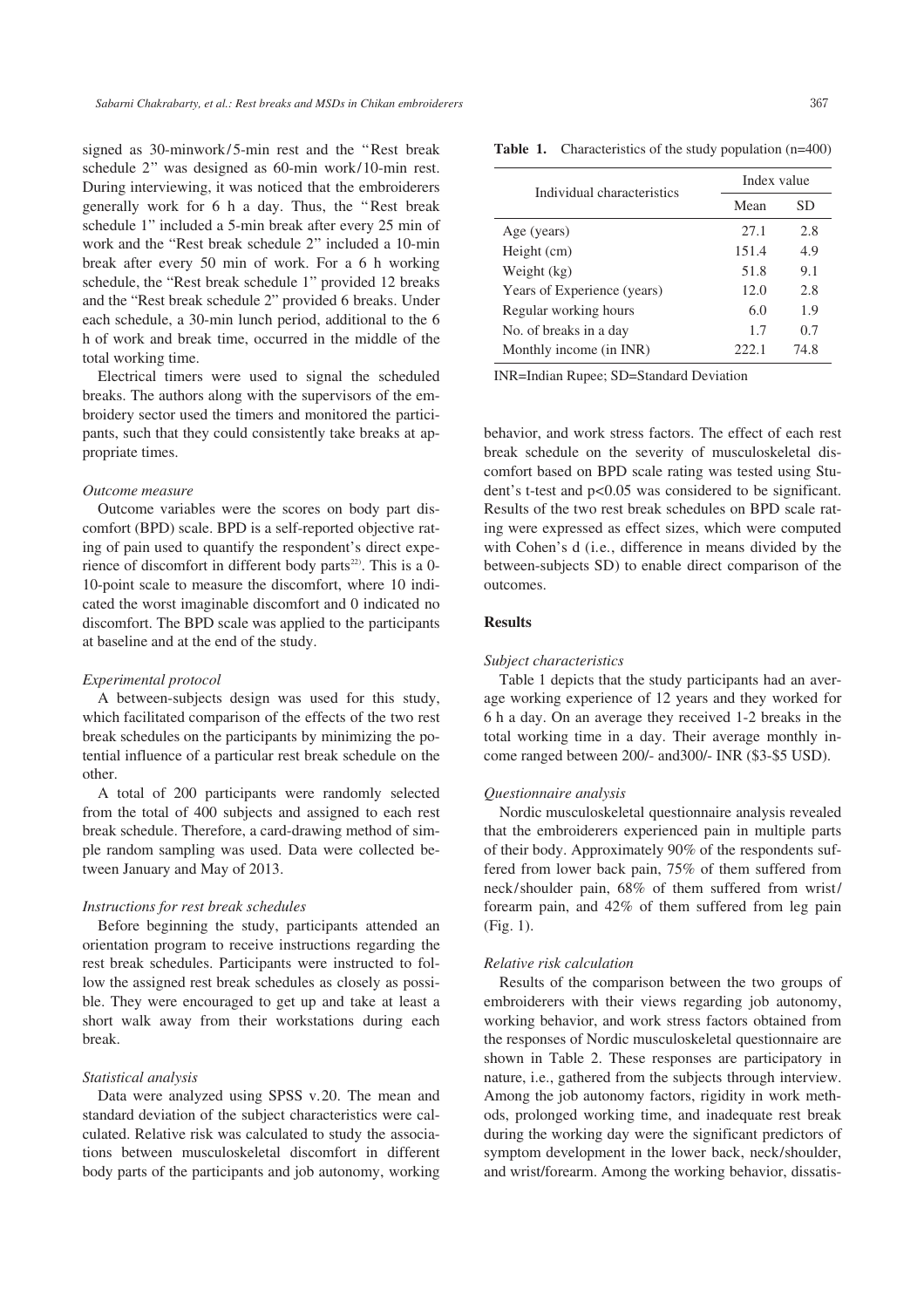

#### **Percentage of respondents**

**Fig. 1.** Percentage of Chikan embroiderers suffering from musculoskeletal discomfort in more than one body part (n=400)

**Table 2.** Association of musculoskeletal disorders with job autonomy, working behavior, and work stress factors (n=400)

| Exposure parameters                             | Lower Back |               | Neck/Shoulder |           |               | Wrist/Forearm |       |               |         |
|-------------------------------------------------|------------|---------------|---------------|-----------|---------------|---------------|-------|---------------|---------|
|                                                 | OR.        | 95% CI        | p Value       | <b>OR</b> | 95% CI        | p Value       | OR.   | 95% CI        | p Value |
| Job autonomy                                    |            |               |               |           |               |               |       |               |         |
| Rigidity in work methods                        | 5.00       | 2.53-9.85     | < 0.001       | 4.69      | 2.89-7.62     | < 0.001       | 16.61 | 9.48-29.09    | < 0.001 |
| Prolonged working time                          | 8.14       | 4.07-16.29    | < 0.001       | 10.19     | 5.92-17.50    | < 0.001       | 20.62 | 12.01-35.40   | < 0.001 |
| Inadequate rest break during the<br>working day | 6.20       | 3.12-12.33    | < 0.001       | 20.43     | 11.44-36.49   | < 0.001       | 8.76  | 5.42-14.16    | < 0.001 |
| Working behavior                                |            |               |               |           |               |               |       |               |         |
| Conflict regarding family care-                 | 1.08       | $0.56 - 2.08$ | 0.95          | 0.76      | $0.48 - 1.21$ | 0.30          | 0.75  | $0.49 - 1.15$ | 0.22    |
| taker & wage earner                             |            |               |               |           |               |               |       |               |         |
| Dissatisfaction regarding earning               | 1.26       | $0.66 - 2.43$ | 0.60          | 6.15      | 3.76-10.07    | < 0.001       | 30.9  | 17.44-54.74   | < 0.001 |
| No allowance                                    | 0.42       | $0.20 - 0.89$ | 0.30          | 1.31      | $0.83 - 2.06$ | 0.30          | 0.96  | $0.63 - 1.47$ | 0.95    |
| Work stress                                     |            |               |               |           |               |               |       |               |         |
| Monotonous job pattern                          | 3.27       | 1.68-6.35     | < 0.001       | 3.36      | 2.10-5.38     | < 0.001       | 15.40 | 9.17-25.86    | < 0.001 |
| Static sitting posture                          | 2.94       | 1.50-5.79     | < 0.001       | 3.08      | 1.91-4.97     | < 0.001       |       | <b>NA</b>     |         |
| Difficulty in falling as leep                   | 0.82       | $0.42 - 1.58$ | 0.67          | 0.95      | $0.57 - 1.59$ | 0.52          | 0.85  | $0.56 - 1.29$ | 0.52    |
| Repetitive movement of wrist $\&$<br>forearm    |            | <b>NA</b>     |               |           | <b>NA</b>     | < 0.001       | 29.69 | 15.09-58.42   | < 0.001 |

*p* value based on  $\chi^2$ . OR=odds ratio; 95% CI=95% confidence interval for OR.

faction with regard to earning showed a tendency toward significance for symptoms in the lower back. Dissatisfaction with regard to earning predicted significant symptom development in the neck / shoulder and wrist / forearm. Among the work stress factors, monotonous job pattern was the significant predictor of symptom development in the lower back, neck/shoulder, and wrist/forearm. Static sitting posture significantly predicted symptom development in the lower back and neck /shoulder. Repetitive movement of wrist and forearm during embroidering was the significant predictor of symptom development in the wrist/forearm.

# *Symptom prevalence*

Fig. 2 shows the analysis of the BPD scale at baseline, which supports the findings of the Nordic questionnaire analysis. The low back pain values on the BPD scale ranged between 9 and 10, neck / shoulder pain values ranged between 7 and 8, and wrist/forearm pain values ranged between 6 and 7.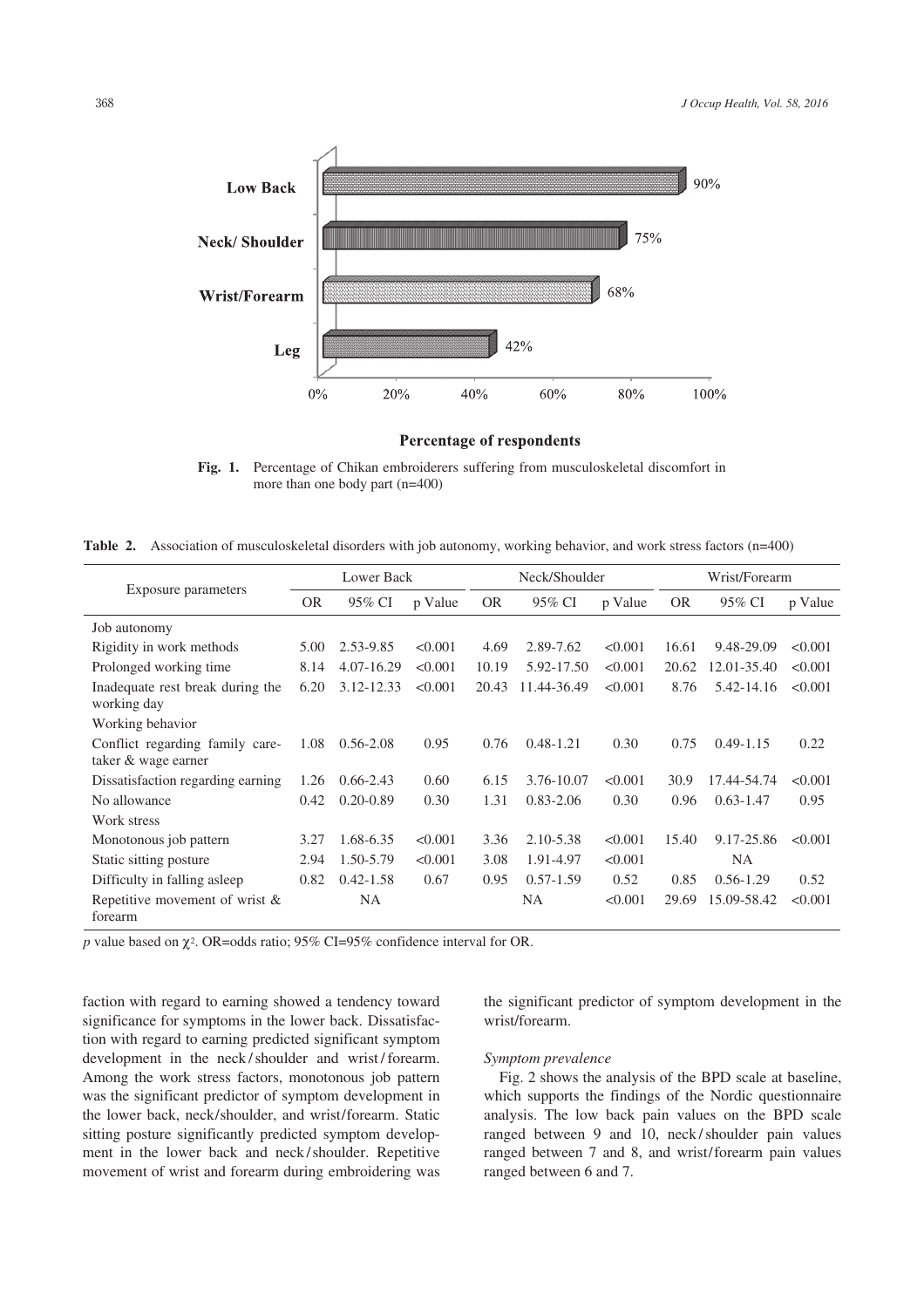

**Fig. 2.** Severity of musculoskeletal discomfort in Chikan embroiderers according to BPD scale analysis

**Table 3.** Baseline and 4-month outcomes data on two groups of embroiderers at two data points (n=400)

| Outcome measure<br>- BPD scale score | Time point      | Rest break schedule 1 <sup>a</sup> |             | Rest break schedule 2 <sup>b</sup> |                    |  |
|--------------------------------------|-----------------|------------------------------------|-------------|------------------------------------|--------------------|--|
|                                      |                 | $Mean \pm SD$                      | Effect size | $Mean \pm SD$                      | <b>Effect Size</b> |  |
| Lower Back                           | <b>Baseline</b> | $9.1 \pm 0.7$                      | 1.74        | $9.0 \pm 0.7$                      | 0.29               |  |
|                                      | End of study    | $7.7 \pm 0.9*$                     |             | $8.8 \pm 0.7$ †                    |                    |  |
| Neck/Shoulder                        | <b>Baseline</b> | $7.6 \pm 0.5$                      | 0.82        | $7.5 \pm 0.6$                      | 0.17               |  |
|                                      | End of study    | $7.1 \pm 0.7*$                     |             | $7.4 \pm 0.61$                     |                    |  |
| Wrist/Forearm                        | <b>Baseline</b> | $7.0 \pm 0.8$                      | 0.53        | $6.9 \pm 0.8$                      | 0.13               |  |
|                                      | End of study    | $6.6 \pm 0.7*$                     |             | $6.8 \pm 0.7$ $\ddagger$           |                    |  |

\*p<0.001

†p<0.05

‡Not significant

a 30-min work/5-min rest

b 60-min work/10-min rest

# *Effects of rest break schedules*

Significant effects of the rest break schedules on BPD scale scores of the different body parts are presented with their corresponding effect sizes in Table 3. Rest break schedule 1 had more significant improvement on the BPD scale ratings of the lower back, neck/shoulder, and wrist/ forearm than Rest break schedule 2. Ratings for these measures indicated significantly lower discomfort levels when participants worked under the Rest break schedule 1 than when they worked under the Rest break schedule 2.

#### **Discussion**

The primary strength of this study was that it identifies the exposure parameters for development of musculoskeletal discomfort at the baseline and indicates the effect of rest breaks schedules in reducing the severity of these symptoms at follow-up. Results of this study show that musculoskeletal discomforts are common and relatively severe in the Chikan embroiderers of West Bengal, India, and are amenable to several Ergonomics factors. Design of rest break schedule including short and frequent rest breaks reduced the severity of these discomforts among the embroiderers at follow-up.

# *Discomfort levels and Ergonomics factors*

In the present study, body regions that received the highest discomfort ratings included the lower back, neck/ shoulder, and wrist/forearm. This pattern of discomfort is common among seated workers performing repetitive hand intensive job $23$ .

This study found significant associations between symptom development in the lower back, neck/shoulder, and wrist/forearm with rigidity in working methods, prolonged working time, and inadequate rest break during the working day. In various studies, it was shown that less task variety assigned to women is a prime cause of devel-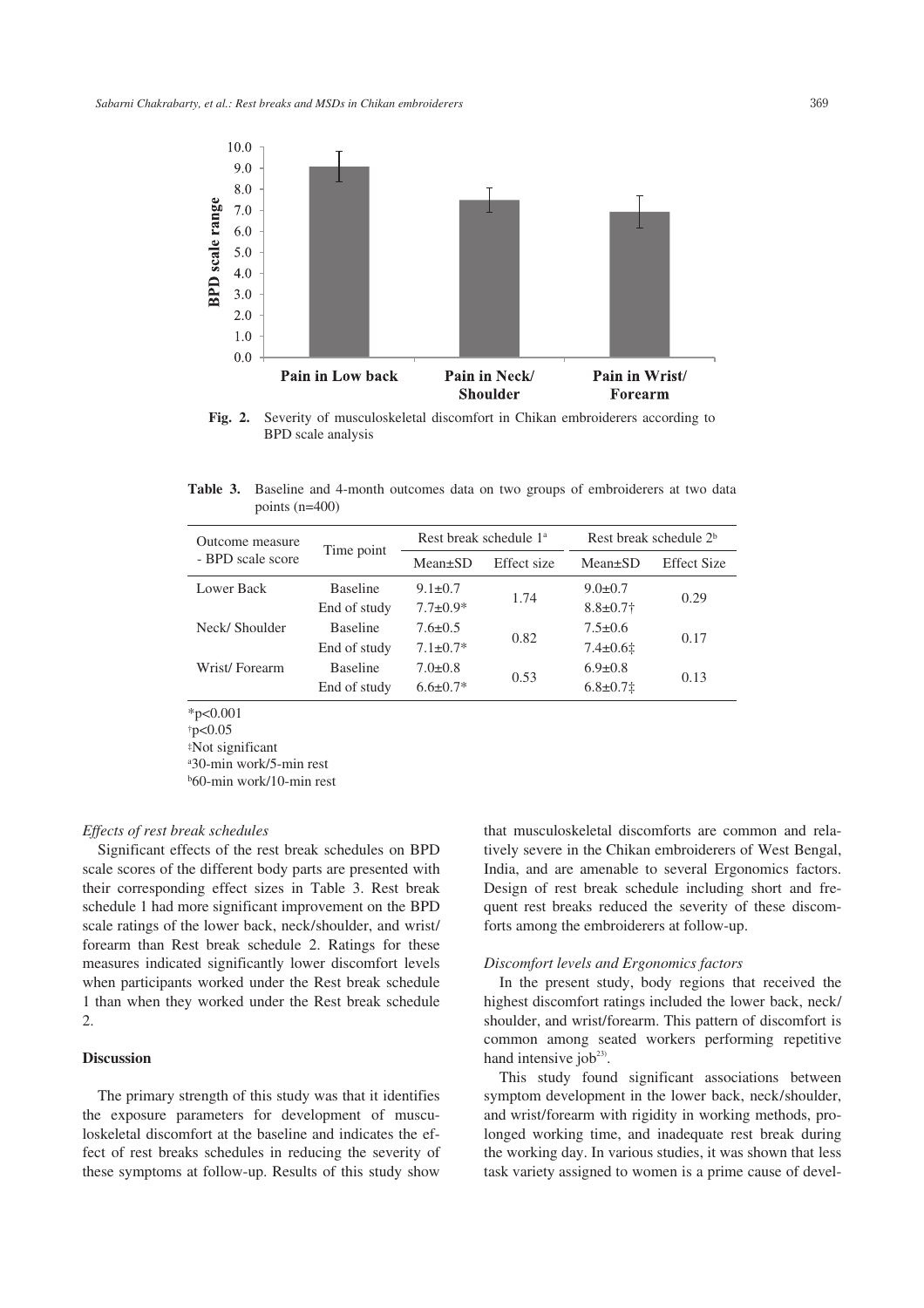oping MSDs<sup>24,25</sup>). It has long been recognized that workers with predominantly repetitive tasks, or those maintaining fixed postures for long periods of time, have an increased risk of developing musculoskeletal discomforts 26,27 ) . Breaks are an important determinant of musculoskeletal health<sup>28)</sup>. Bergqvist et al in their study on VDT workers indicated that risk of musculoskeletal discomfort increases in workers who have limited rest break opportunities $29$ ). Dissatisfaction regarding earning was a significant predictor of musculoskeletal discomfort in embroiderers. According to Hadler, dissatisfaction with a work situation greatly contributes to the onset and persistence of musculoskeletal discomforts<sup>30)</sup>. Monotonous job pattern was a significant predictor of musculoskeletal discomforts in the lower back, neck/shoulder, and wrist/forearm. Previous studies similarly concluded that monotonous work was an important factor for the development of musculoskeletal discomforts 31-33 ). Static sitting posture caused significant symptom development in the lower back and neck/shoulder. It has already been widely accepted in other studies that awkward static postures result in musculoskeletal stress on different body regions of seated workers<sup>33-35)</sup>. Repetitive movement of wrist and forearm was the significant predictor of symptom development in the wrist/forearm. Manual labor involving repetitive wrist movement increases the risk of developing carpal tunnel syndrome<sup>36</sup>.

#### *Rest break schedules & effect sizes*

In the present study, Rest break schedule 1 with more frequent and shorter breaks had more significant improvement on the BPD scale ratings of the lower back, neck/ shoulder, and wrist/forearm. Several studies have confirmed that more frequent and shorter breaks cause significant improvement in musculoskeletal problems in case of light repetitive work<sup>37)</sup>. The Rest break schedule 1 was designed for a 4-month period. Previous intervention study has shown that short rest pauses was significantly associated with reduced discomfort scores in different body regions at the 2-month follow  $up^{38}$ . Balci and Aghazadeh in their study on VDT users showed that work-rest schedule designed with 60-minwork/10-minrest (60/10) and 30-min work/5-minrest (30/5) had statistically significant effects on discomfort in the neck, shoulder, lower and upper back, elbow, and arms<sup>39)</sup>. Frequent rest breaks have been recommended for reducing repetitive strain injuries<sup>40)</sup>.

### *Limitations of this study*

There were few limitations to this study, one of which was participant recruitment among the embroiderers. These women are part of a socioeconomic group that does not typically allow women to communicate with unknown people. This made it challenging for the authors to convince them to participate in the study. Because musculoskeletal discomforts were subjectively reported by the

participants, the outcome assessor was the subject, who could not be visor to the intervention status. A betweensubjects design without controls was used ; therefore, positive effects due to other unidentifiable factors other than rest break schedules cannot be excluded. The observed comfort improvements could have occurred over time.

Some of these study limitations could be addressed by extending trials over a longer period, adding multiple control groups or data collection intervals, and reducing awareness between groups regarding the experimental conditions.

Despite these limitations, the findings from this study demonstrate that design and implementation of rest break schedules, including brief rest breaks may reduce workers' musculoskeletal discomfort.

# *Recommendations*

•The Chikan embroiderers must be introduced to good and safe work practices, for e.g., having back rest while embroidering and changing the working position after certain period of time.

•Training modules maybe formulated for awareness regarding safety and alleviating the severity of discomforts in different body parts. This is to be implemented by the introduction of exercise regimes.

In conclusion, the present study emphasizes that Chikan embroiderers are engaged in a highly repetitive hand intensive job requiring long hours of static work. The role of various ergonomic conditions as prognostic factors was identified for the development of musculoskeletal discomforts among them. Inadequate rest breaks in a working day was found to be a significant predictor of musculoskeletal discomforts and design of a proper rest break schedule with frequent, shorter breaks mitigated these discomforts to a considerable extent. Thus, although design of rest break schedules decreased working hours, the health of the embroiderers improved. Under better health conditions, they can perform embroidery better and work for longer duration and will ultimately earn more.

*Acknowledgments:* Authors express their sincere gratitude to all those Chikan embroidery workers who rendered immense cooperation during the completion of this study. Authors acknowledge the Department of Science & Technology, Govt. of West Bengal for their partial financial assistance in this study.

The authors declare that there is no conflict of interest.

# **References**

1) McCann M. Entertainment and the arts. In: Stellman JM, editor. Encyclopaedia of occupational health and safety. 4th ed. Geneva, Switzerland: International Labour Office; 1998. vol. III, 96. p. 2-7.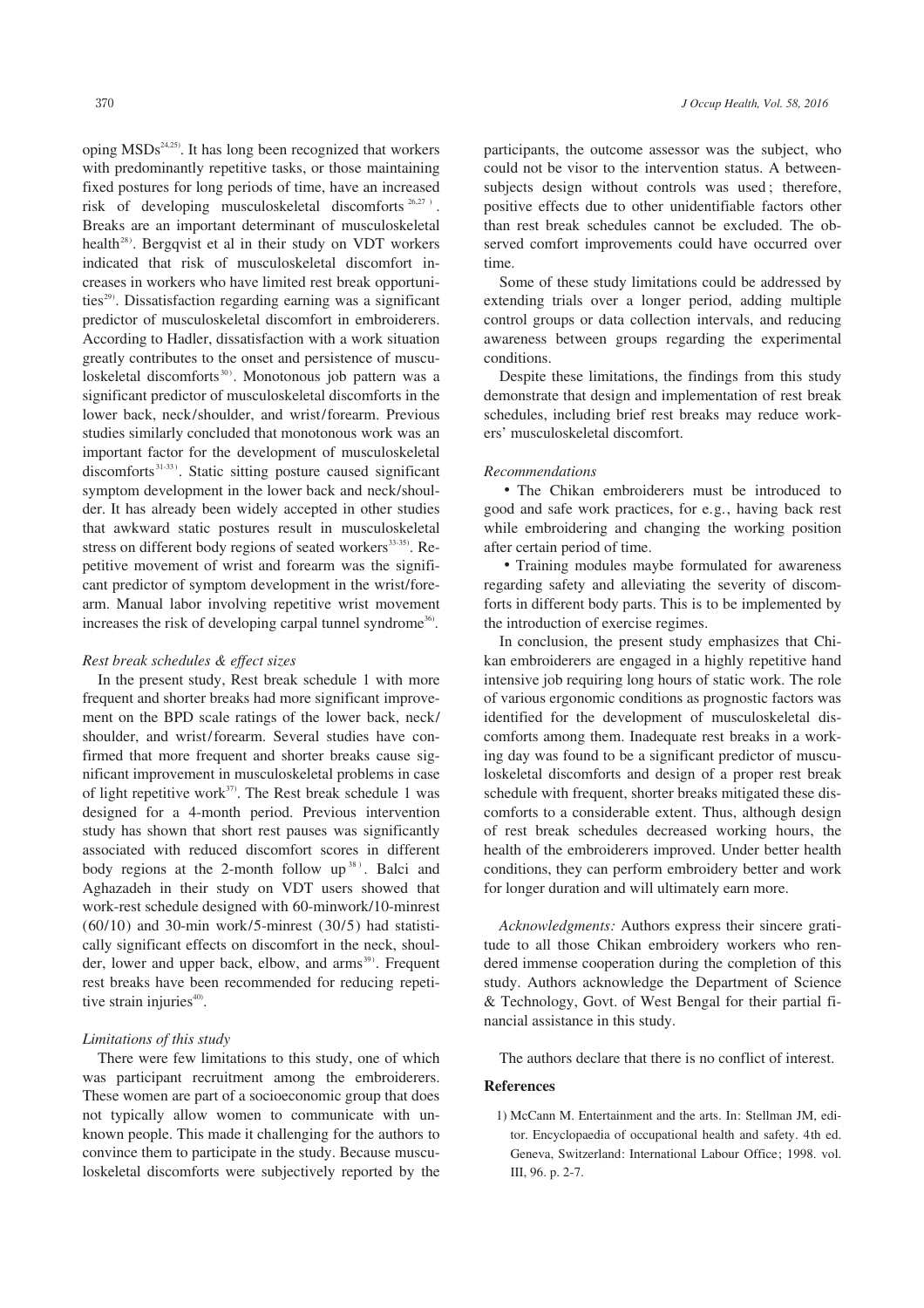- 2) Chen M, Sebstad J, O.Connell L. Counting the invisible workforce: the case of home-based workers. World Dev 1999; 27 (3): 603-610.
- 3) Wilkinson-Weber CM. Skill, dependency, and differentiation: Artisans and agents in the Lucknow embroidery industry. Ethnology 1997; 36(1): 49-65.
- 4) Wilkinson-Weber CM. Embroidering lives: Women's work and skill in the Lucknow embroidery industry. Albany: State University of New York Press; 1999.
- 5) Treaster DE, Burr D. Gender differences in prevalence of upper extremity musculoskeletal disorders. Ergonomics 2004 ; 47: 495-526.
- 6) Alcouffe J, Manillier P, Brehier M, Fabin C, Faupin F. Analysis by sex of low back pain among workers from small companies in the Paris area: severity and occupational consequences. Occup Environ Med 1999; 56: 696-701.
- 7) Schneider S, Schmitt H, Zoller S, Schiltenwolf M. Workplace stress, lifestyle and social factors as correlates of back pain: a representative study of the German working population. Int Arch OccEnvHea 2005; 78: 253-269.
- 8) Choobineh A, Tosian R, Alhamdi Z, Davarzanie M. Ergonomic intervention in carpet mending operation. Appl Ergon 2004; 35(5): 493-496.
- 9) Canjuga M, Läubli T, Bauer G. Can the job demand control model explain back and neck pain? Cross-sectional study in a representative sample of Swiss working population. Int J Ind Ergon 2010; 40: 663-668.
- 10) Bingefors K, Isacson D. Epidemiology, co-morbidity & impact on health-related quality of life of self-reported headache & musculo-skeletal pain- a gender perspective. Evr J Pain 2004; 8(5): 435-450.
- 11) Christensen H, Sogaard K, Pilegaard M, Olsen HB. The importance of the work/rest pattern as a risk factor in repetitive monotonous work. Int J Ind Ergon 2000; 25: 367-373.
- 12) Henning RA, Kissel GV, Maynard DC. A compensatory rest break system for VDT operators: proceedings of the Human Factors and Ergonomics Society, 37th Annual Meeting. Santa Monica, CA: Human Factors and Ergonomics Society; 1993. p. 905-909.
- 13) Boucsein W, Thum M. Design of work /rest schedules for computer work based on psychophysiological recovery measures. Int J Ind Ergon 1997; 20: 51-57.
- 14) Galinsky TL, Swanson NG, Sauter SL, Hurrell JJ, Schleifer LM. A field study of supplementary rest breaks for data-entry operators. Ergonomics 2000; 43: 622-638.
- 15) McLean L, Tingley M, Scott RN, Rickards J. Computer terminal work and the benefit of microbreaks. Ergonomics 2001; 32: 225-237.
- 16) Balci R, Aghazadeh F. Effects of exercise breaks on performance, muscular load, and perceived discomfort in data entry and cognitive tasks. ComputIndEng 2004; 46: 399-411.
- 17) Swanson NG, Sauter SL. The effects of exercise on the health and performance of data-entry operators. In: Luczak H, Cakir A, Cakir G, editors. Work with display units. Amsterdam: Elsevier Science; 1993. p. 288-291.
- 18) Kuorinka I, Jonsson B, Kilbom A, et al. Standardised Nordic questionnaires for the analysis of musculoskeletal symptoms. Appl Ergon 1987; 18(3): 233-237.
- 19) Barros RN, Alexandre RM. Cross-cultural adaptation of the Nordic musculoskeletal questionnaire. IntNurs Rev 2003; 50: 101-108.
- 20) Dickinson CE, Campion K, Foster AF, Newman SJ, O'Rourke AMT, Thomas PG. Questionnaire development: an examination of the Nordic musculoskeletal questionnaire. Appl Ergon 1992; 23: 197-201.
- 21) Palmer K, Smith G, Kellingray S, Cooper C. Repeatability and validity of an upper limb and neck discomfort questionnaire: the utility of the standardized Nordic questionnaire. Occup Med 1999; 49: 171-175.
- 22) Reynolds JL, Drury CG, Broderick RL. A field methodology for the control of musculoskeletal injuries. Appl Ergon 1994;  $25: 3-16.$
- 23) Choobineh A, Hosseini M, Lahmi M, Jazani RK, Shahnavaz H. Musculoskeletal problems in Iranian hand-woven carpet industry: Guidelines for workstation design. Appl Ergon 2007; 38: 617-624.
- 24) Punnett L, Herbert R. Work-related musculoskeletal disorders: is there a gender differential, and if so, what does it mean? In: Goldman M, Hatch MC, editors. Women and health. New York, USA: Academic Press; 2000. p. 474-492.
- 25) Dumais L, Messing K, Seifert AM, Courville J, Vézina N. Make me a cake as fast as you can: determinants of inertia and change in the sexual division of labor of an industrial bakery. Work Employ Soc 1993; 7: 363-382.
- 26) Wallace M, Buckle P. Ergonomic aspects of neck and upper limb disorders. Int Rev Ergon 1987; 1: 173-200.
- 27) Carter JB, Banister EW. Musculoskeletal problems in VDT work: a review. Ergonomics 1994; 37: 1623-1648.
- 28) McLean L, Tingley M, Scott RN, Rickards J. Computer terminal work and the benefit of microbreaks. Appl Ergon 2001; 32: 225-237.
- 29) Bergqvist U, Wolgast E, Nilsson B, Voss M. Musculoskeletal disorders among visual display terminal workers: individual, ergonomic and work organizational factors. Ergonomics 1995; 38: 763-776.
- 30) Hadler NM. Occupational musculoskeletal disorders. Philadelphia (PA): Lippincott Williams & Wilkins; 1999.
- 31) Bongers PM, de Winter CR, Kompier MA, Hildebrandt VH. Psychosocial factors at work and musculoskeletal disease. Scand J Work Environ Health 1993; 19: 297-312.
- 32) Burdorf A, Sorock G. Positive and negative evidence of risk factors for back disorders. Scand J Work Environ Heath 1997; 23: 243-256.
- 33) Sarna T, Shukla A. A study of physical-health and neuroticism among women engaged in the home-based production of chikan embroidery. Soc Indic Res 1994; 32: 179-191.
- 34) Gangopadhyay S, Ray A, Das A, et al. A study on upper extremity cumulative trauma disorder in different unorganized sectors of West Bengal, India. J Occup Health 2003; 45: 351- 357.